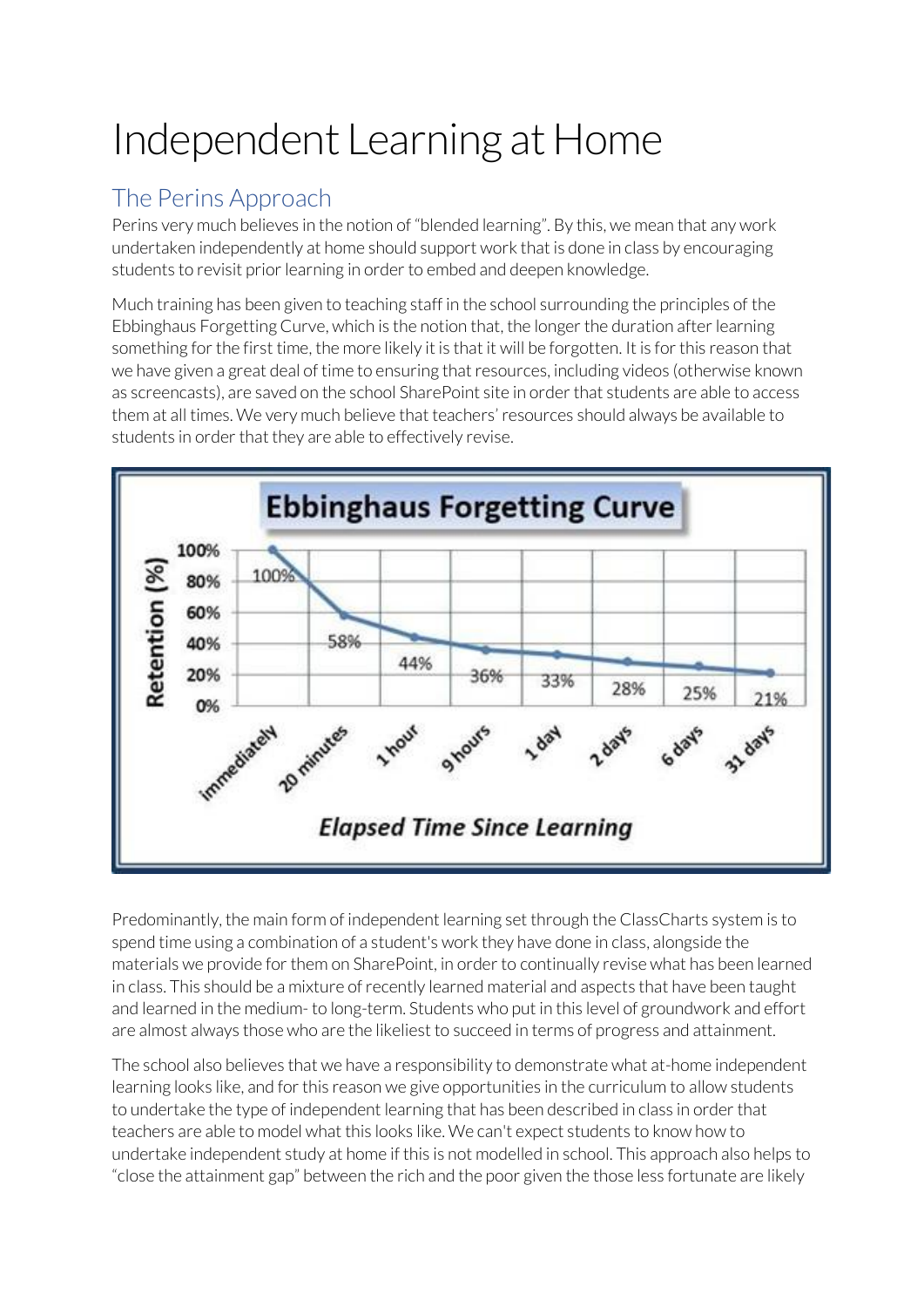to have less access to the types of resource outside of school their more fortunate peers have access to.

In addition to this type of independent learning setting on ClassCharts, teachers may also, when they feel it appropriate using their professional judgement, set additional tasks that support learning or set links to a range of materials that may support specific revision for an assessment. However, we reiterate that the most effective revision should always take place overtime in the way that has been described above, rather than cramming just before a test. This is proven to be less effective.

In order to ensure that students are using opportunities to reflect upon in-class learning at home, teachers are encouraged to plan lessons in such a way to assess prior learning from the short to long term (rather than only planning lessons sequentially), and to plan tasks that encourage "retrieval practice", which is the practice of including activities end questions in lessons that force students to try to remember as much as they can. The memory acts like a muscle, and like all muscles it needs to be exercised regularly in order to maintain peak levels. As you will see from the diagram below, the more we practise, the more we remember.



#### Why don't we just set traditional types of homework?

Parents and carers often ask while the school doesn't just set homework like we used to. Firstly, there is no statutory obligation to do so. This was removed in 2012. However, the reason for its removal as a statutory obligation wasn't because of teacher workload issues, it was because it has been proven to be less effective than the type of independent learning that has been described above. We would imagine also that it has been removed as a requirement given that students now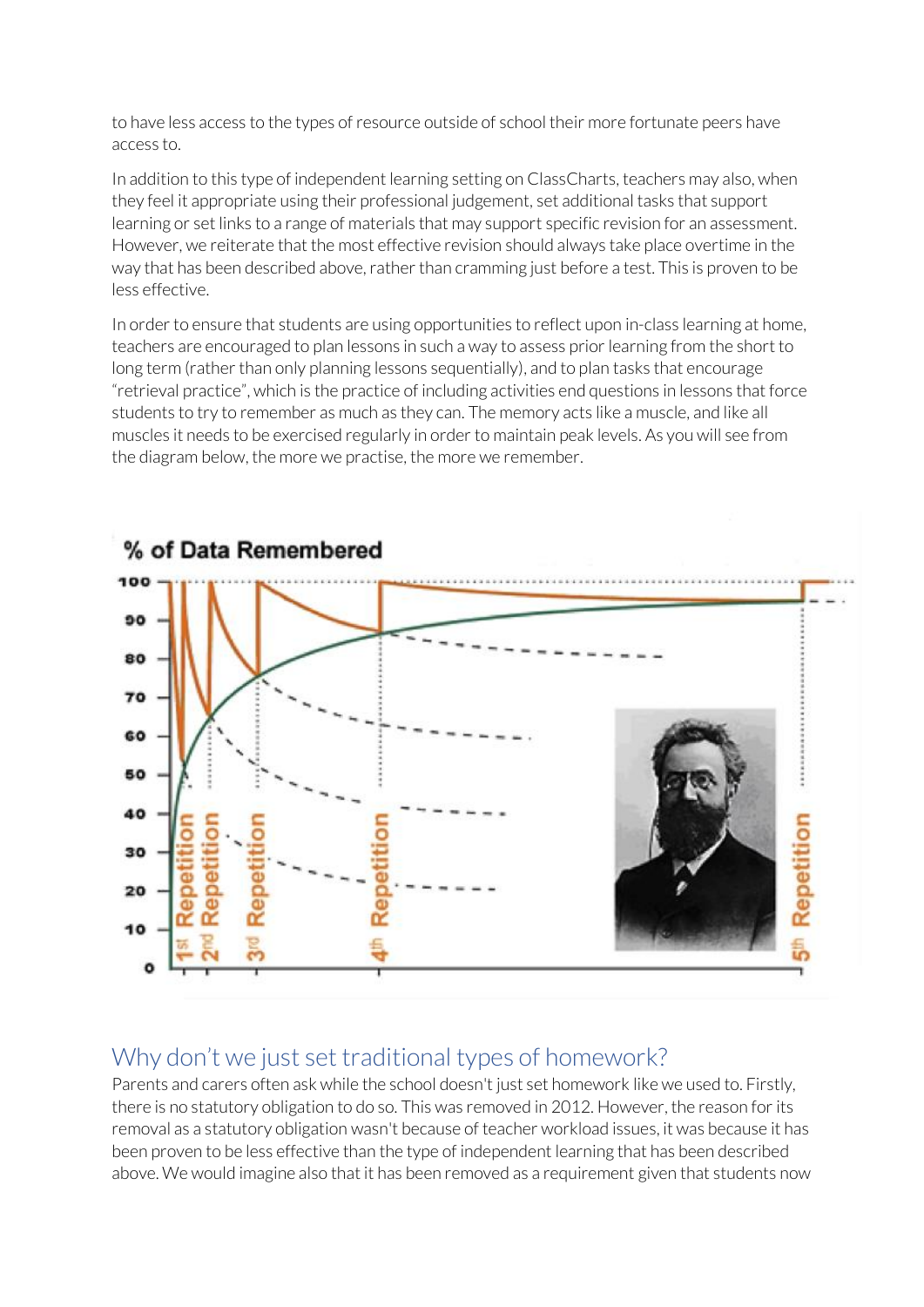have access to systems that will enable them to "cheat", namely services like Google or Wikipedia. Whilst it is important that students are given opportunities to use such resources, this needs to be done under the guidance of teachers and for a specific purpose, rather than for the completion of homework.

Furthermore, those students who lack resources or space at home to undertake homework, have less parental support or access to private tutors are also seriously disadvantaged by the more traditional types of homework. The resource is that we provide, and the approach we encourage, we feel circumnavigates some of these issues.

[This article from the TES](https://www.tes.com/news/how-stop-homework-being-stuck-past-schools-retrieval-practice) explains the differences quite succinctly (it does require a username and password, but this is free).

#### Supporting the school

In order to support your child(ren), the simplest thing to do is to ask them to describe to you what they have learned any given day. further to this, it would also be helpful to encourage your child(ren) to reflect back on what they have learned, both during that day and, where necessary, over a longer period of time. As we have described above, this should be using a combination of their work and the resources that are available on SharePoint.

A very simple approach would be for each student to spend no more than around 10 minutes reflecting and making notes (such as lists or spider diagrams) about each lesson that they have attended on that day. Done consistently, students will soon see that this builds up an enormous amount of material that can be used for further revision, and their labour will undoubtably bear fruit, not only in subsequent lessons (which is important, as it develops confidence), but also in assessment later down the line. Ultimately, this approach helps to create the ability to be successful in life-long learning.

#### How much time should my child(ren) spend undertaking independent learning at home?

As a school, we are very keen for students to use every opportunity to relax, socialise, spend time with friends and family, and otherwise undertake activities they enjoy doing. We don't believe that children should spend all of their time working on schoolwork. This is counterproductive, both to their mental wellbeing and to their academic and social progress.

We recommend that students spend no longer than  $1 - 1 \frac{1}{2}$  hours per day undertaking independent learning tasks at home. Furthermore, they don't need to be completing this amount every day; it is important that we maintain a work-life balance. Should students wish to complete more, then the means are available on SharePoint, but we strongly advise that children do not spend too long carrying out these tasks. As mentioned, there are opportunities during the school day where teaching staff build in opportunities to revise in lessons. Any work done at home should, therefore, just back this up.